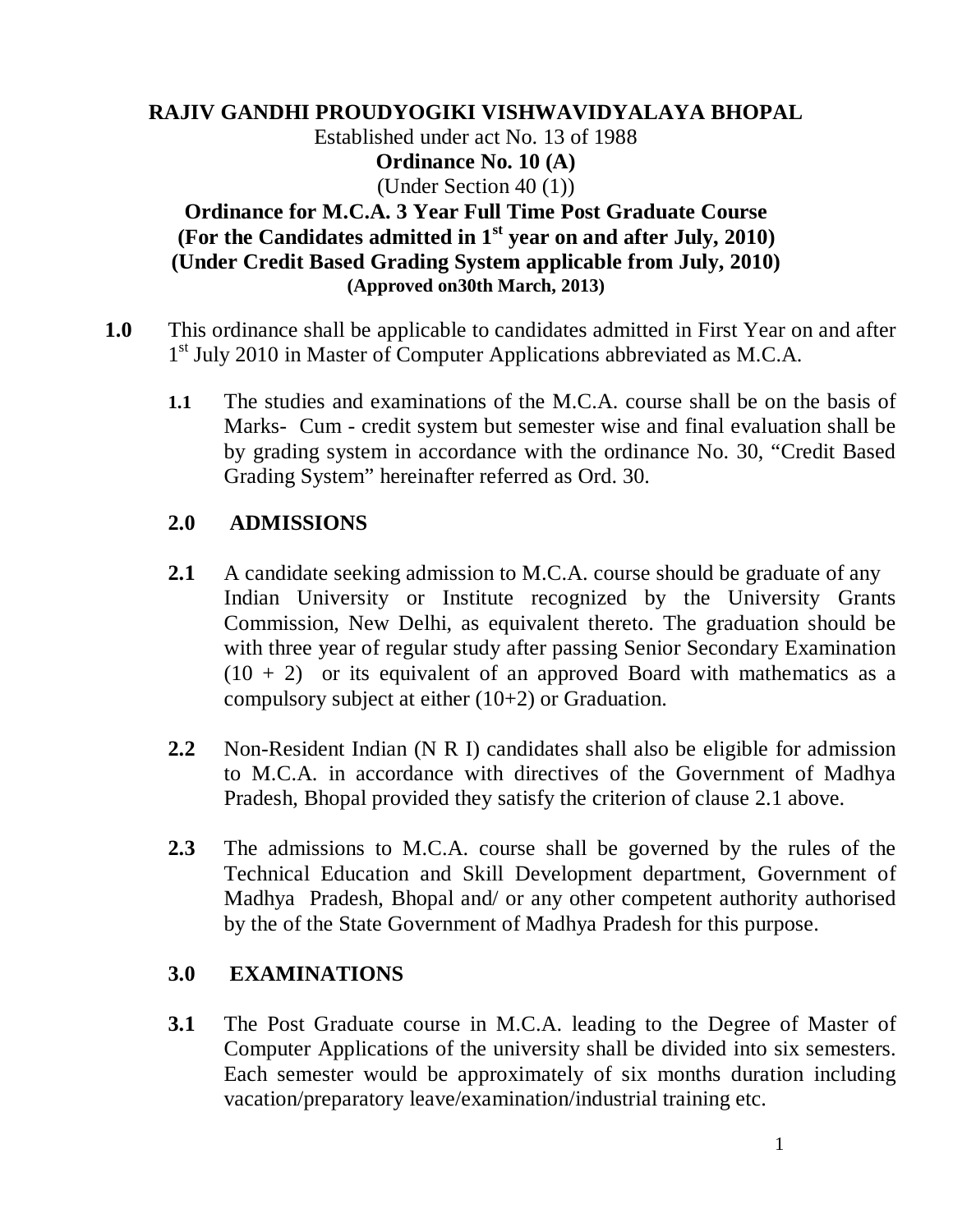**3.2** There shall be University Examination at the end of each semester. These examinations shall be named as follows:

- **3.3** The semester examination will generally be held in Nov-Dec. and April-May in each year.
- 3.4 The sixth semester is for project work. During this semester the candidate shall devote himself /herself for the research work, in connection with any of the aspects of computer application relevant to the course selected, and assigned to him by the Head of the Department concerned in the respective college. Prior to submission of dissertation, candidate shall present a presubmission seminar on his/her work. At the end of the semester the candidate shall submit three typed or printed copies of the dissertation written by him/her, to the university through the Director/Principal of the college. The dissertation should be accompanied by the certificate from the Head of the Department and the project supervisor to the effect that it embodies actual work by the candidate and that the work has not been submitted earlier in part or full for the award of any other degree.
- **3.5** The candidate shall be permitted to appear at the semester examination provided he/she has successfully prosecuted a course of study in the UTD or in an affiliated college for that semester in the concerned course, with stipulated attendance as mentioned in para 11.0 of this ordinance.
- **3.6** A candidate who has failed in any subject of a semester shall be permitted to reappear in that subject in subsequent examination, subject to conditions given at para 9.0 of this ordinance.

#### **4.0 PROMOTION TO HIGHER SEMESTER AND YEAR**

A candidate who has been admitted in the Master of Computer Application (M.C.A.) course will be promoted to the higher class in accordance with the following rules: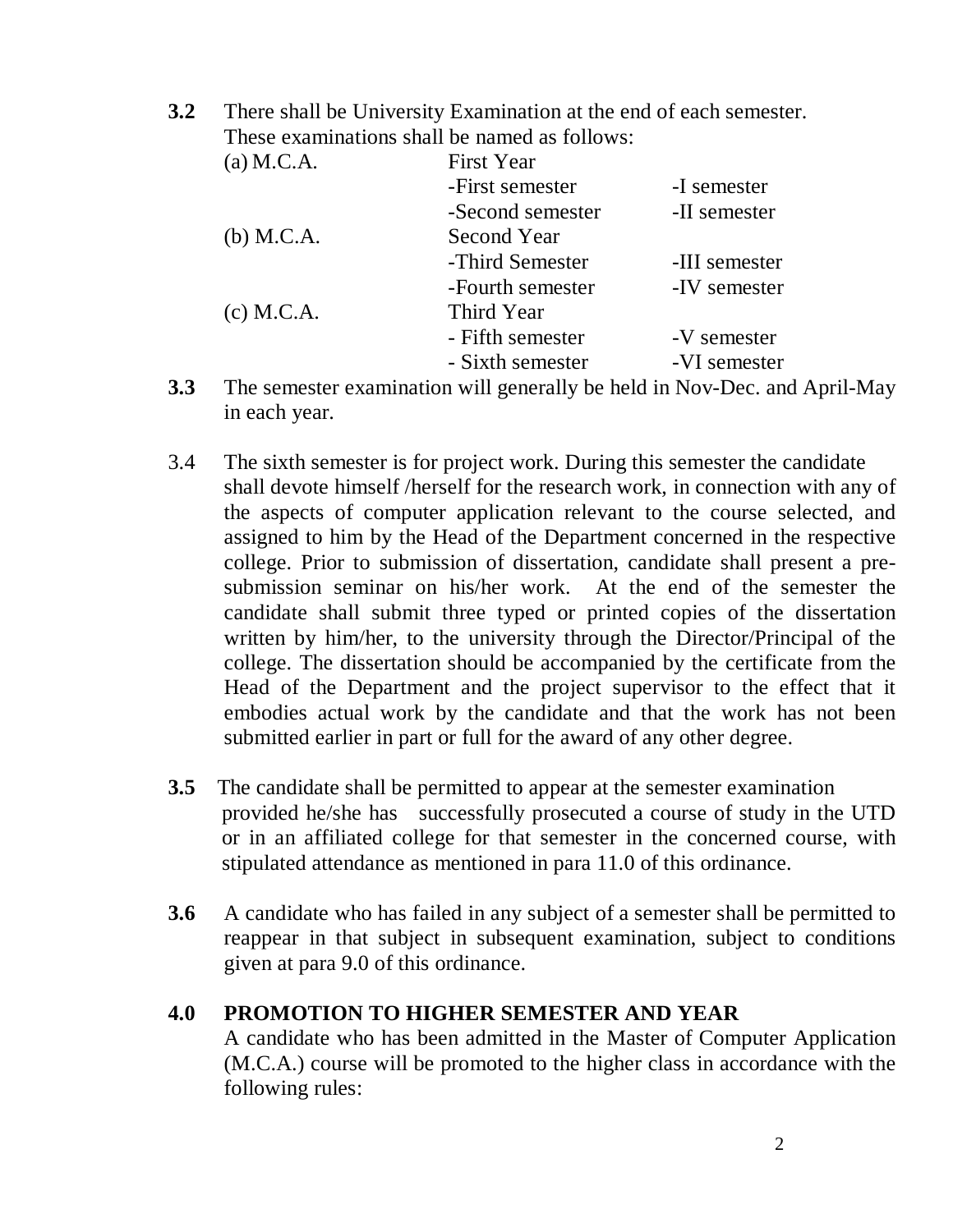- **4.1** For the award of degree minimum Cumulative Grade Point Average (CGPA) required is 5.0.
- **4.2** To pass a particular subject of the course the minimum required grade is D. However, the candidate should also separately score minimum of grade D in end semester examinations of theory and practical parts of the subject. For practical examinations one external examiner from out side the institute shall always be there.
- **4.3** A candidate who fails to score minimum of grade D in more than two subjects (Theory and Practical of the same subject shall be treated as two subjects) in a particular year, shall not be admitted to the next higher year.

## *\*Further a candidate shall not be admitted in the 5th semester classes unless he or she fully passed he first year examination with minimum of CGPA 5.0*

- **4.4** The result of sixth and final semester shall be declared only if the candidates has fully cleared all the previous semesters.
- **4.5** If a candidate has passed all the subjects of the course but has failed to score a minimum CGPA of 5.0 as per the requirement of rule 4.1 above, such a candidate shall be permitted to improve requisite grade point by reappearing in maximum of two theory /practical, subjects chosen from subjects of first to fifth semesters. Theory and practical of a subject shall be treated as separate subjects.
- **4.6** Other than the provision of rule 4.5 above a candidate shall not be permitted to reappear, in the papers which he/she has cleared, for improvement of division/marks or for any other purpose.
- **4.7** A candidate may provisionally continue to attend next higher year, even if, the result of qualifying year / semester has not been declared. However, subsequently if he/she is not able to clear qualifying semester examination, the candidate cannot claim any right on the basis of his/her provisional admission.

*(\* Approval accorded on single file system on dated 30/03/2013 by Hon'ble Chancellor.)*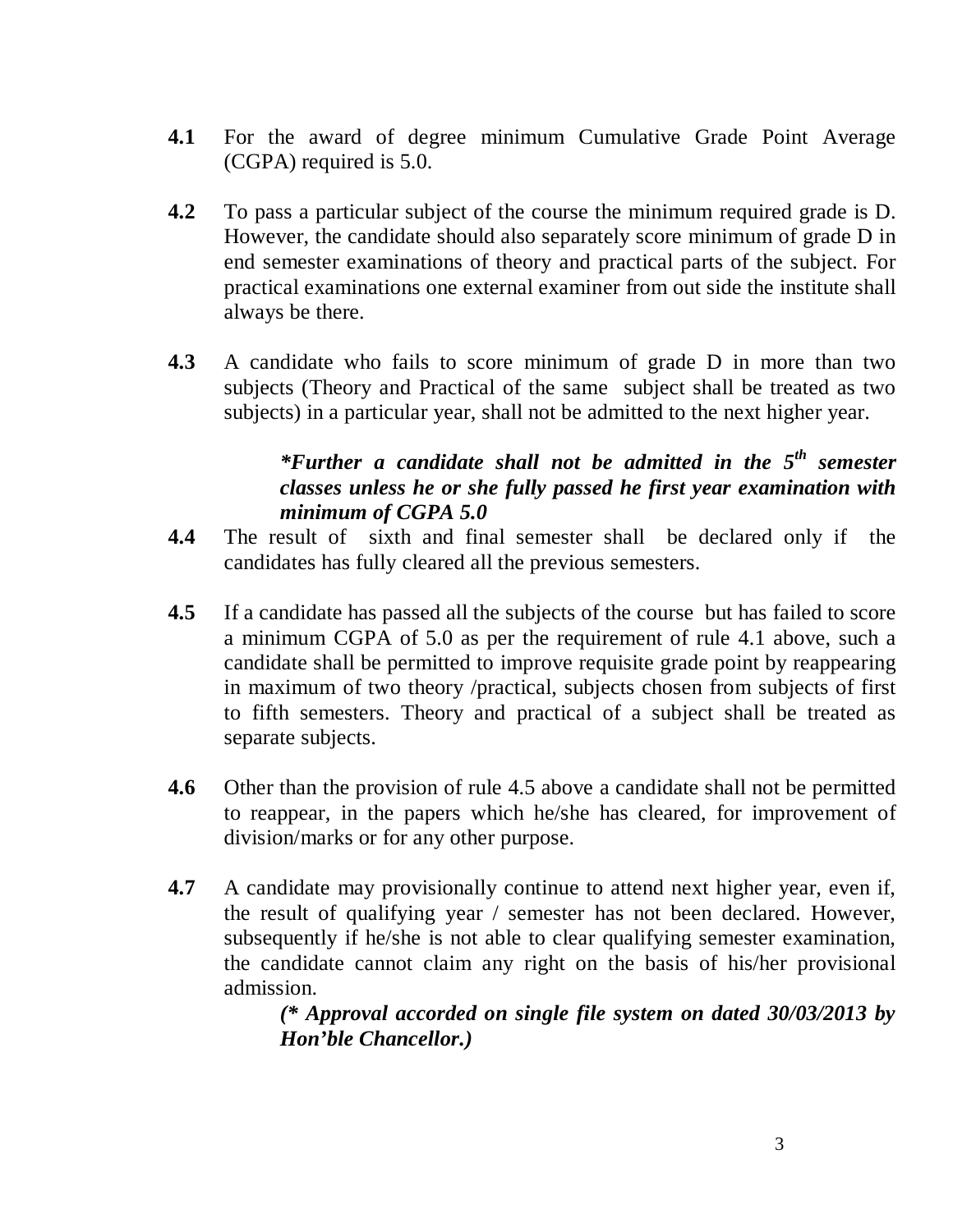#### **5.0 AWARD OF CREDITS AND GRADES**

- **5.1** The weightage in terms of units and equivalent credits, shall be recommended by the Board of Studies and shall be approved by the Standing Committee of Academic Council and the Executive Council.
- **5.2** A student shall be continuously evaluated for his / her academic performance in a subject through tutorial work, practicals, home assignments, mid-semester tests, field work, seminars, quizzes, end-semester examinations etc., as proposed by Board of Studies and approved by Standing Committee of Academic Council and Executive Council of the University.
- **5.3** The distribution of weightage /marks for each component shall be decided by the respective of Board of Studies and approved by standing committee of Academic Council and Executive Council of the University subject to such stipulation as given under:-

#### (a) Theory Block

| i. Quizzes, assignments and regularity .- | 10%   |
|-------------------------------------------|-------|
| ii. Mid $-$ semester tests $-$            | 20%   |
| iii. End – semester examination-          | 70%   |
|                                           |       |
| Total                                     | 100\% |

#### (b)Practical Block

| i. Lab work and performance, quizzes, |      |
|---------------------------------------|------|
| assignments and regularity -          | 40%  |
| ii. End – semester examination-       | 60%  |
|                                       |      |
| Total                                 | 100% |

**5.4** Practical training, and project work shall be treated as practical subjects.

**5.5** In each semester, there shall be at least two mid semester tests (Internal, for theory block) and one end – semester Examination (External).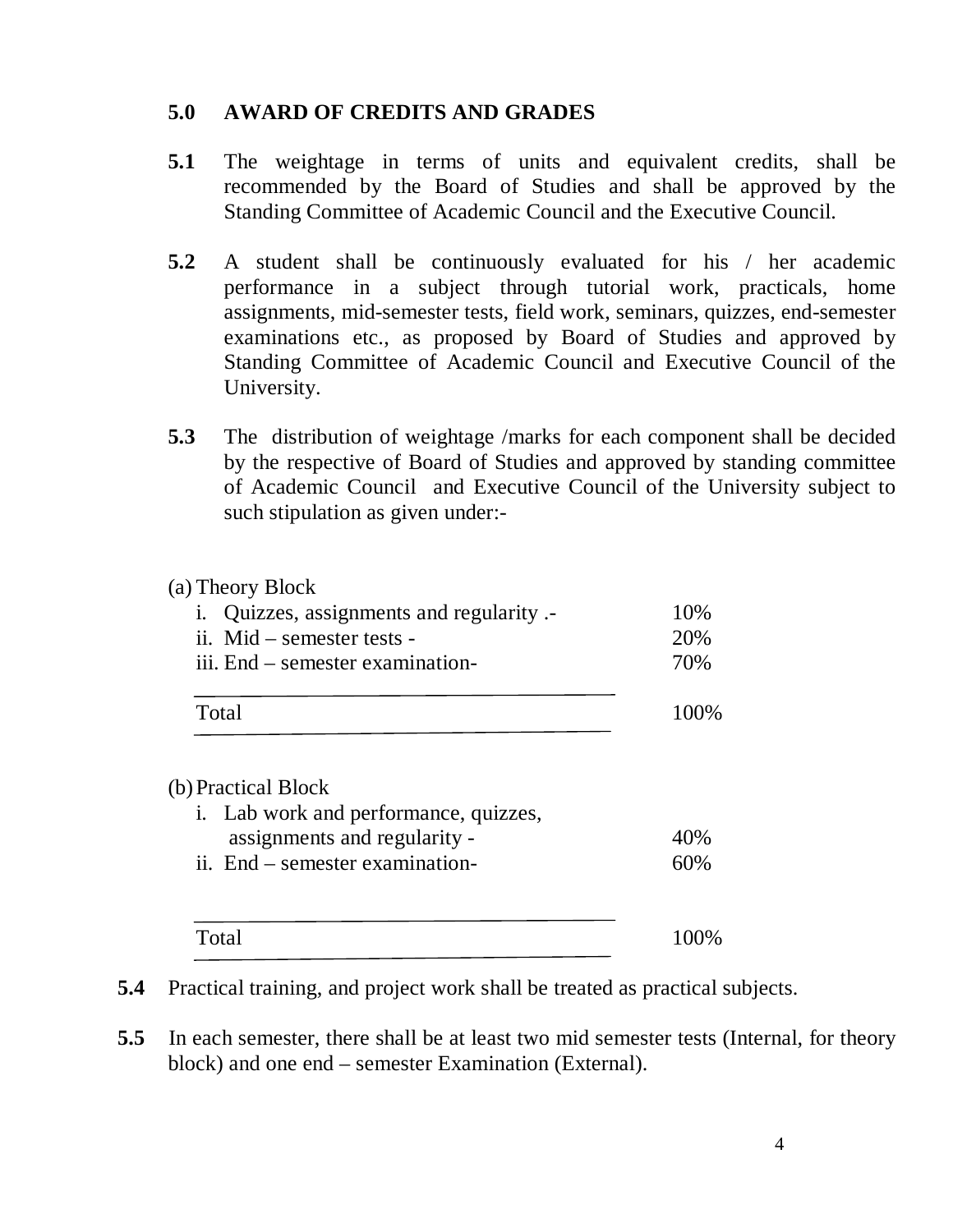**5.6** Each student, registered for a course, shall be awarded grade by the concerned faculty / faculties for the specific subject/paper. The grades awarded to a student shall depend upon his continuous evaluation through performance in various examinations, assignments, laboratory work, class work, mid semester test etc. The grades to be used and their numerical equivalents are as under :

| Grade            | %Marks<br>range(based<br>on | Grade    | Description of performance |
|------------------|-----------------------------|----------|----------------------------|
|                  | absolute marks system)      | Point    |                            |
| $A^+$            | 91-100                      | 10       | Outstanding                |
| $\mathbf{A}$     | 81-90                       | 9        | Excellent                  |
| $\overline{B}^+$ | 71-80                       | 8        | Very Good                  |
| B                | $61 - 70$                   |          | Good                       |
| $\overline{C^+}$ | $51-60$                     | 6        | Average                    |
| $\mathcal{C}$    | $41 - 50$                   | 5        | Satisfactory               |
| D                | 40 only                     | 4        | Marginal (for PG Course)   |
| $\mathbf{F}$     | Below 40                    | 0        | Fail.                      |
|                  |                             | $\theta$ | Incomplete.                |
| W                |                             | 0        | Withdrawal                 |

#### **Credit Based Grading System**

**5.7** The Semester Grade Points Average (SGPA) and Cumulative Grade Point Average (CGPA) shall be calculated as under:-

$$
SGPA = \frac{\sum_{i=1}^{n} c_i p_i}{\sum_{i=1}^{n} c_i}
$$

Where  $c_i$  is the number of credits offered in the i<sup>th</sup> subject of a Semester for which SGPA is to be calculated,  $p_i$  is the corresponding grade point earned in the i<sup>th</sup> subject, where  $i = 1,2,...$  n, are the number of subjects in that semester.

$$
CGPA = \frac{\sum_{j=1}^{m} SG_j NC_j}{\sum_{j=1}^{m} NC_j}
$$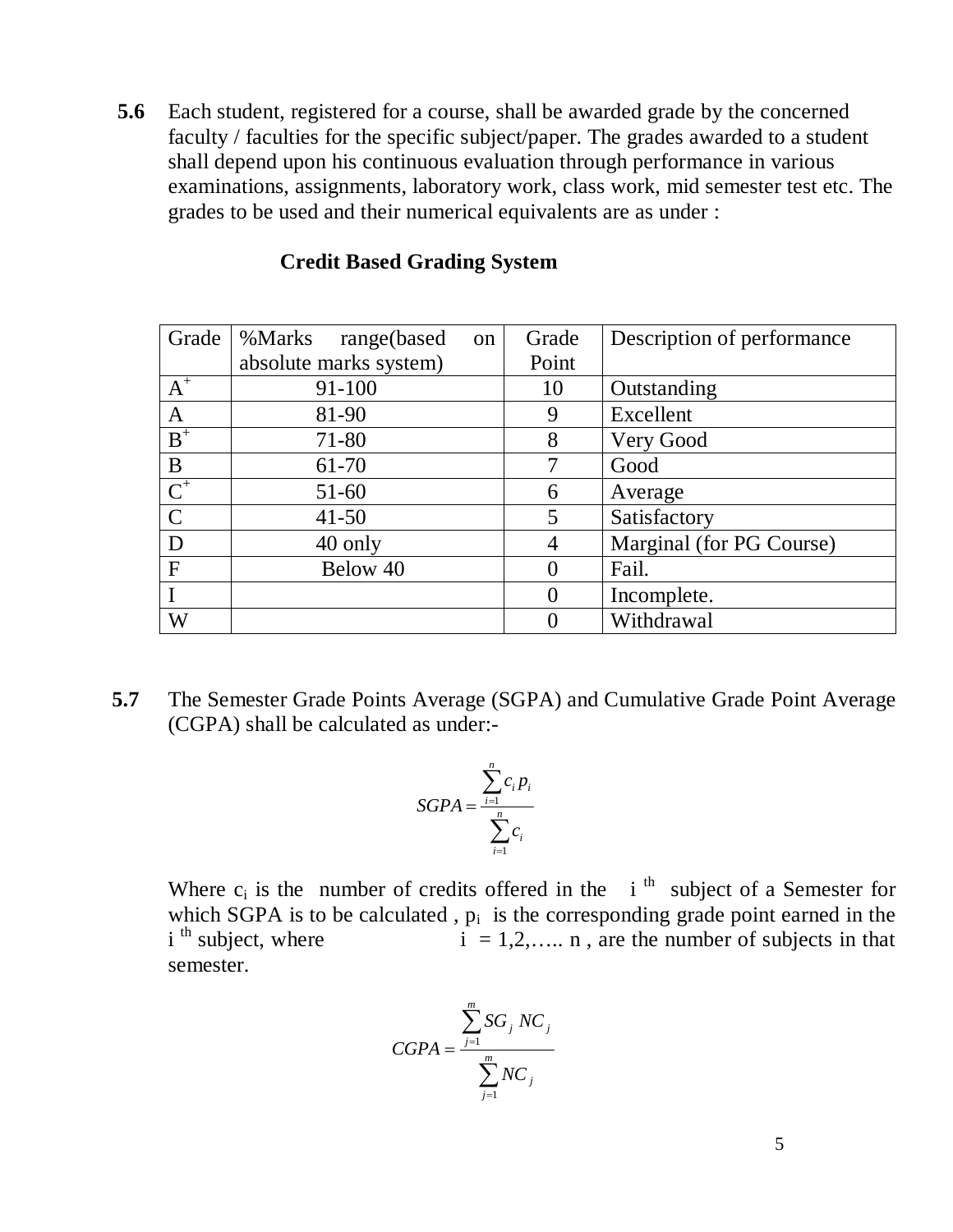here NC<sub>i</sub> is the number of total credits offered in the  $j<sup>th</sup>$  semester, SG<sub>i</sub> is the SGPA earned in the  $i<sup>th</sup>$  semester, where  $j = 1, 2, \ldots$  m, are the number of semesters in that course.

**5.8** The grade sheet at the end of each even semester examination shall show CGPA till the end of that semester.The final examination grade sheet at the end of final semester examination of the course shall also indicate CGPA, equivalent percentage marks and the division awarded, according to the rule as given in para 7.0 of this ordinance .

### **6.0 CONDONATION OF DEFICIENCY IN MARKS**

**6.1** One grace mark will be given to the candidate who is either failing in any semester or missing distinction/ first division by one mark, on behalf of the Vice-Chancellor in the M.C.A. examination.

## **7.0 AWARD OF DIVISION**

**7.1** Division shall be awarded only after the sixth and final semester examination based on integrated performance of the candidate for all the three years as per following details

| CGPA Score               | <b>Divisions</b>               |
|--------------------------|--------------------------------|
| $7.5 <$ CGPA             | First Division With<br>Honours |
| $6.5 \leq CGPA \leq 7.5$ | <b>First Division</b>          |
| $5.0 \leq CGPA \leq 6.5$ | <b>II</b> Division             |

**7.2** The conversion from grade to an equivalent percentage in a given academic program shall be according to the following formula applicable:

Percentage marks scored= CGPAx10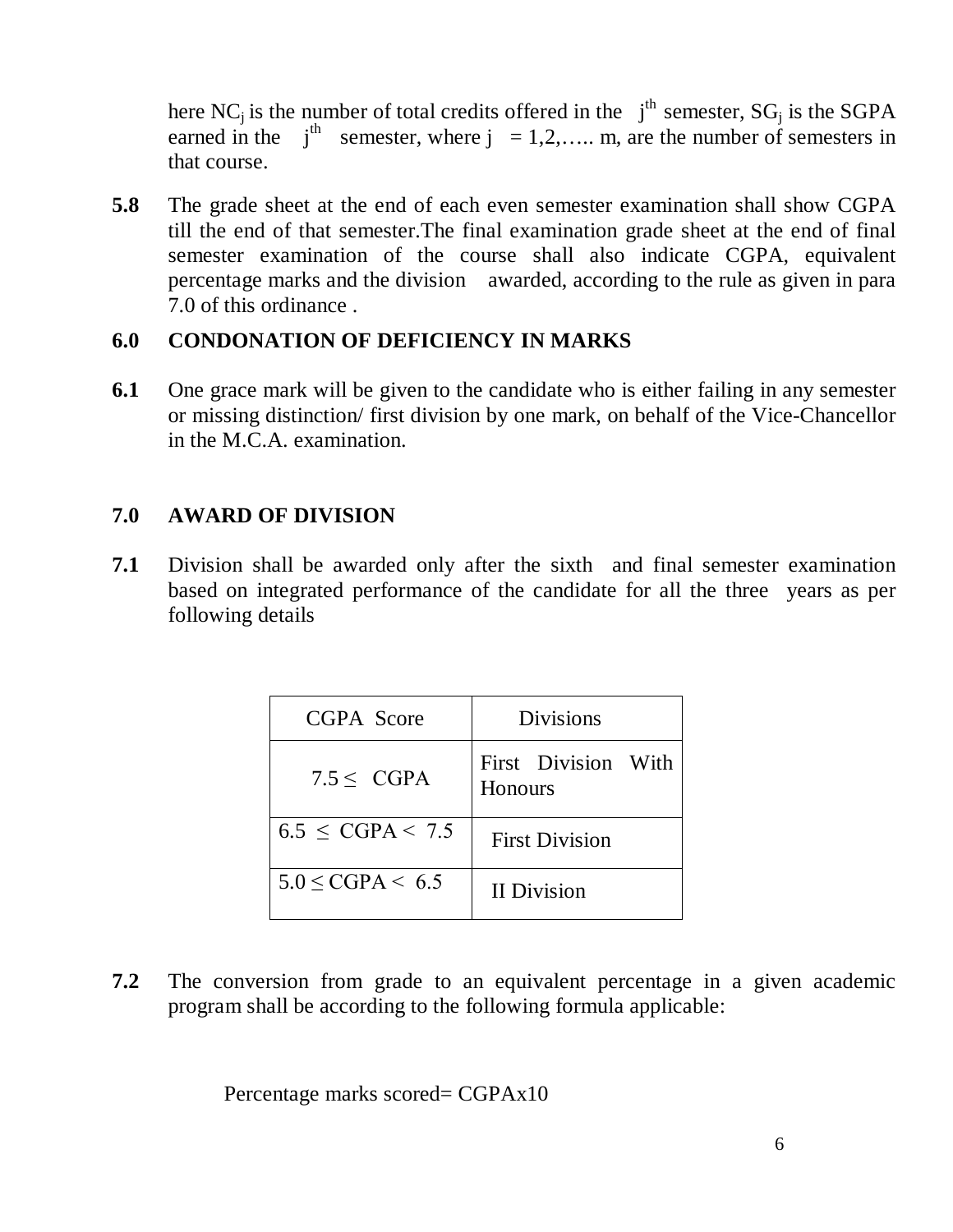## **8.0 READMISSION**

**8.1** A candidate who has discontinued the course during any semester may, on the recommendation of the Director/Principal of the college, be permitted to take readmission to the course at the beginning of the semester concerned in a subsequent year, provided that the duration of course for such readmitted candidate shall be counted from the date of his/her first admission.

## **9.0 DURATION OF COURSE**

- **9**.1 There shall be at least fourteen weeks of teaching in every semester.
- **9.2** One hour of conduct in Lecture (L) / Tutorial (T) / Practical (P) per week shall be equal to one credit as allotted in the respective schemes.
- **9.3** The maximum duration of the course shall be Five years. However, for one mercy attempt the para 24.1.4 of the Ordinance No.12: "Examination General" shall be applicable.

#### **10.0 MERIT LISTS**

**10.1** Merit list of first 10 candidates in the order of merit shall be declared by the University at the end of sixth semester on the basis of the integrated performance of all the semesters, securing at least first division and passing all semester examinations in single attempt.

#### **11.0 ATTENDANCE**

**11.1** Candidate appearing as regular student for any semester examination shall be required to attend at least 75 percent of the lectures delivered and of the practical classes held separately in each paper, provided that a short fall in attendance up to 10% and a further 5% can be condoned by the Director/ Principal of the college and Vice-Chancellor of the Rajiv Gandhi Proudyogiki Vishwavidyalaya respectively for satisfactory reasons.